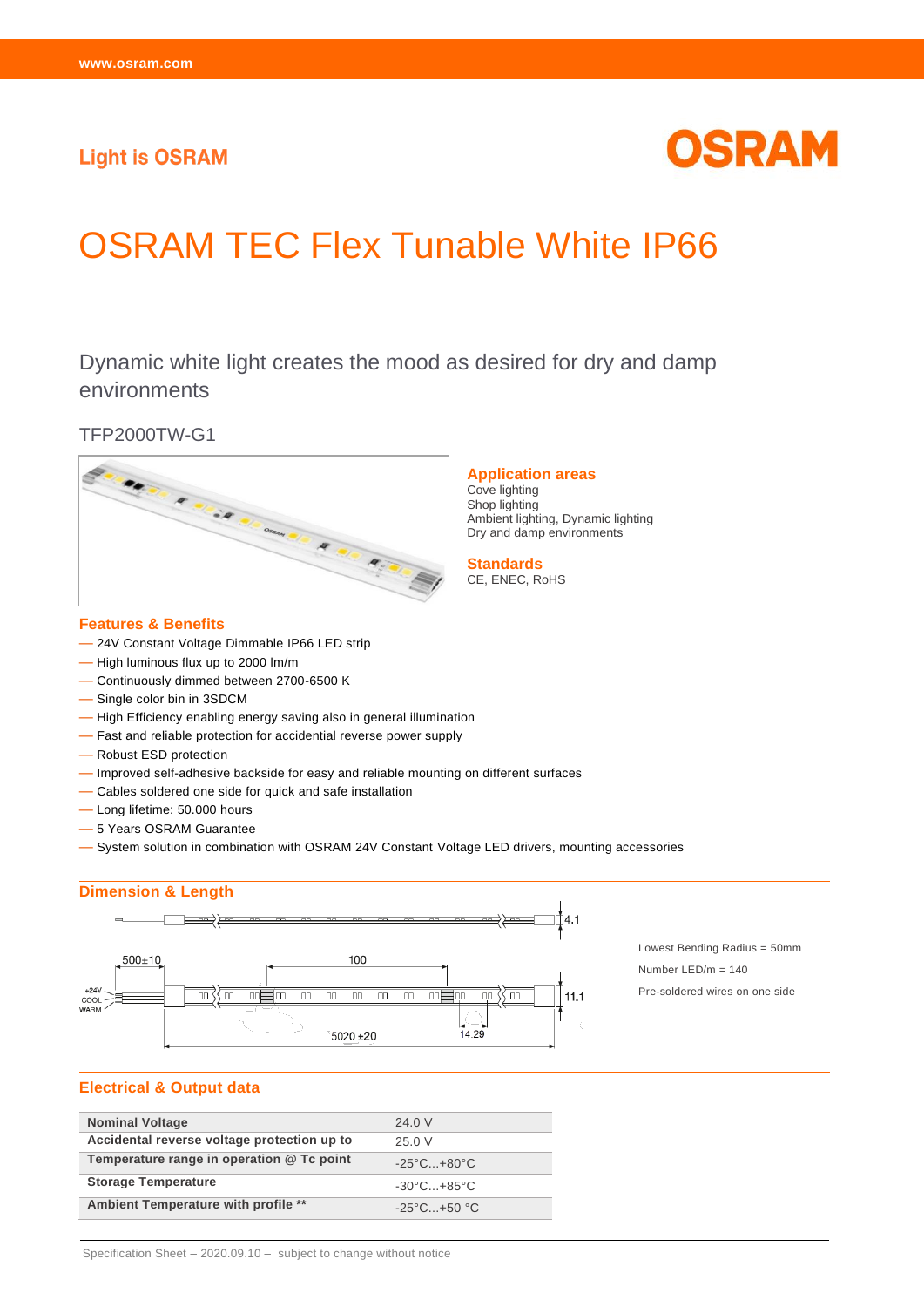#### **General**

| <b>Dimmable</b>                         | Pulse width modulation (PWM)                        |
|-----------------------------------------|-----------------------------------------------------|
| Dimming range                           | $1100\%$                                            |
| Lifetime                                | 50.000 hrs (L70B50 & L80B10 at Tp rated)            |
| Adhesive tape on backside               | 3M                                                  |
| <b>Complementary systems</b>            | Profiles and covers, OPTOTRONIC drivers and dimmers |
| Minimum bending radius                  | 5 cm                                                |
| <b>Protection type</b>                  | <b>IP66</b>                                         |
| <b>Classification acc. to IEC 62031</b> | Built-in                                            |

## **REFERENCE DATA**

| <b>TUNABLE WHITE</b>    | Color<br>Temperature | <b>CRI</b> | lm/m | W/m  | Luminous<br><b>Efficacy Im/W</b> | Performance Temp. Length<br>Tn °C | m |
|-------------------------|----------------------|------------|------|------|----------------------------------|-----------------------------------|---|
| TFP2000TW-G1-827.865-05 | 2700-6500K >80       |            | 1820 | 13.5 | 135                              | 55                                |   |

#### **REFERENCE DATA FOR CHANNEL**

|                         |                |      |      | BOTH CHANNELS 100% ON $CH1 = 100%$ ON, CH2 = OFF |      |     | $CH1 = OFF. CH2 = 100\%$ ON |      |     |
|-------------------------|----------------|------|------|--------------------------------------------------|------|-----|-----------------------------|------|-----|
| <b>TUNABLE WHITE</b>    | <b>CCT IKI</b> | Im/m | W/m  | <b>CCT IKI</b>                                   | Im/m | W/m | <b>CCT IKI</b>              | Im/m | W/m |
| TFP2000TW-G1-827.865-05 | 3965           | 1820 | 13.5 | 2715                                             | 920  |     | 6540                        | 900  | 6.5 |

# **Photometric Characteristics**

#### **TFP2000TW-G1-827.865**

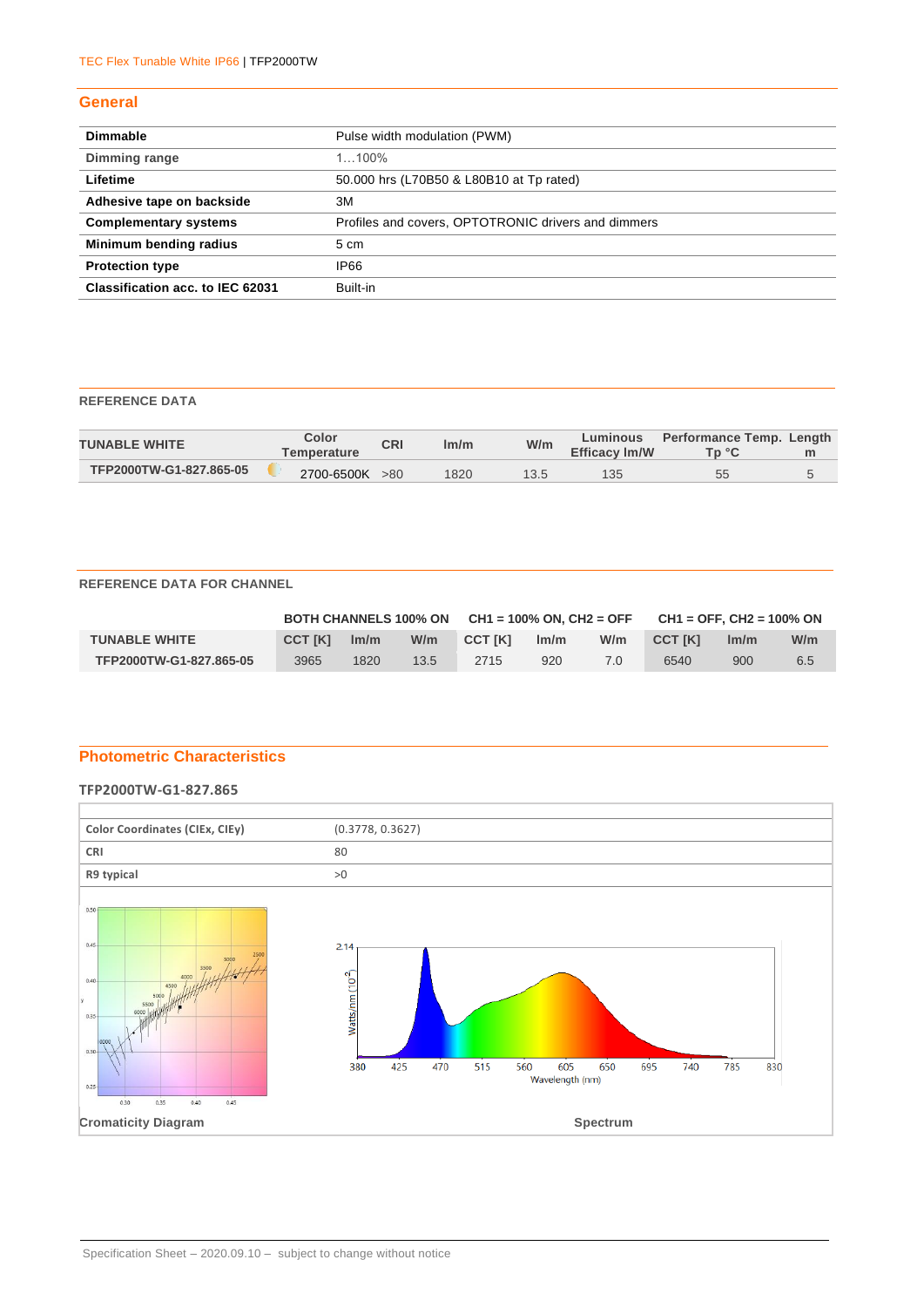# **Light Distribution**



# **Luminous Flux vs Tp temperature**



Note: Light flux varies with the temperature measured @Tc point; nominal values is given @Tc = Tp. Flux increases when Tc decreases.

# **Lumen maintenance for TEC Flex Protect Tunable White**

| <b>Supply Voltage</b> | Tp Temperature | L80B10  | L80B50  | L70B10  | L70B50  |
|-----------------------|----------------|---------|---------|---------|---------|
| 24V                   | $45^{\circ}$ C | >50.000 | >50.000 | >50.000 | >50.000 |
| 24V                   | 55°C           | >50.000 | >50.000 | >50.000 | >50.000 |
| <b>24V</b>            | $65^{\circ}$ C | >50.000 | >50.000 | >50.000 | >50.000 |
| 24V                   | 70°C.          | >50.000 | >50.000 | >50.000 | >50.000 |
|                       |                |         |         |         |         |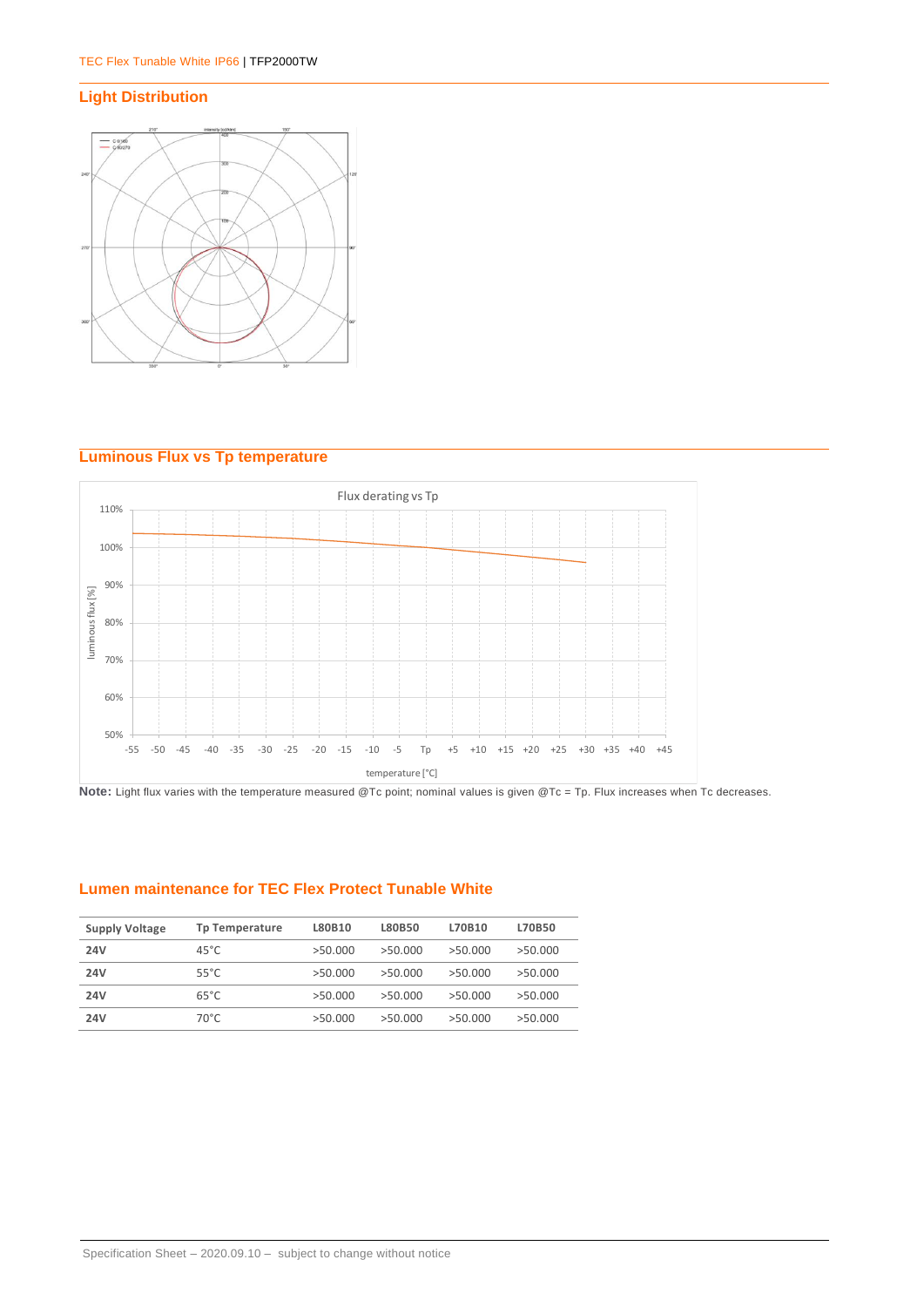#### **Profile System Combinations**

Maximum recommended ambient temperature in case of surface mounting or recessed mounting.

|                  |                                                                        | <b>TFP2000TW</b>         |               | <b>Surface mounting</b> | <b>Recessed mounting</b> |
|------------------|------------------------------------------------------------------------|--------------------------|---------------|-------------------------|--------------------------|
|                  | <b>Product Description</b><br><b>Product code (EAN)</b><br><b>Type</b> |                          |               |                         | Ambient Temperature °C   |
|                  | Slim Track                                                             | <b>LF-LTS-2100</b>       | 4008321978981 | 43                      | 35                       |
|                  | Slim Track                                                             | FX-QMS-G1-TU15H6-300     | 4052899448865 | 45                      | 40                       |
|                  | Slim Track                                                             | FX-QMS-G1-TU15H6W3-300   | 4052899448889 | 45                      | 40                       |
|                  | Slim Track                                                             | FX-QMS-G1-TU16H12-300    | 4052899448964 | 45                      | 40                       |
| 틚                | Slim Track                                                             | FX-QMS-G1-TU16H12W3-300  | 4052899448988 | 45                      | 40                       |
|                  | Slim Track                                                             | FX-QMS-G1-TR19H16-300    | 4052899449008 | 45                      | 40                       |
| ť                | Slim Track                                                             | FX-QMS-G1-TU16H12LS-300  | 4052899449046 | 45                      | 40                       |
|                  | Slim Track                                                             | FX-OMS-G1-T45D19H19-300  | 4052899448667 | 48                      | 43                       |
| TÉ L             | <b>Wide Track</b>                                                      | FX-QMW-G1-TK30D46H27-300 | 4052899448827 | 50                      | 50                       |
| ہے ہے ہے<br>ا    | <b>Wide Track</b>                                                      | FX-QMW-G1-TU26H10-300    | 4062172114165 | 48                      | 35                       |
| <b>RESERVE</b>   | Wide Track                                                             | FX-QMW-G1-TU26H25W10-300 | 4052899448773 | 50                      | 40                       |
|                  | <b>Wide Track</b>                                                      | FX-QMW-G1-TU26H25W2-300  | 4052899448841 | 50                      | 40                       |
| <u>e se se s</u> | <b>Wide Track</b>                                                      | FX-QMW-G1-TU26H25-300    | 4052899448803 | 50                      | 40                       |

**Note:** -the table is for application evaluation only; always ensure that Tc does not exceed the maximum allowed value. -compatibilities tested including cover, except for FX-QMS-TU15H6, FX-QMS-TU15H6W3; all channels 100% ON

#### **Order Code**

| <b>Product code</b><br><b>Product description</b><br><b>(EAN10)</b> |               | <b>Dimensions</b><br>(length x width x height) | Package content |  |
|---------------------------------------------------------------------|---------------|------------------------------------------------|-----------------|--|
| TFP2000TW-G1-827.865-05                                             | 4062172154260 | 280X 305X 180mm                                | 10x Led strip   |  |

\*Each LED strip comes with 1 bottle of glue (5g), 10 endcaps, 40 screws, 20clips

**Note:** All TEC Flex LED strips are fully compatible with OSRAM OT and OTi LED drivers and dimmers.